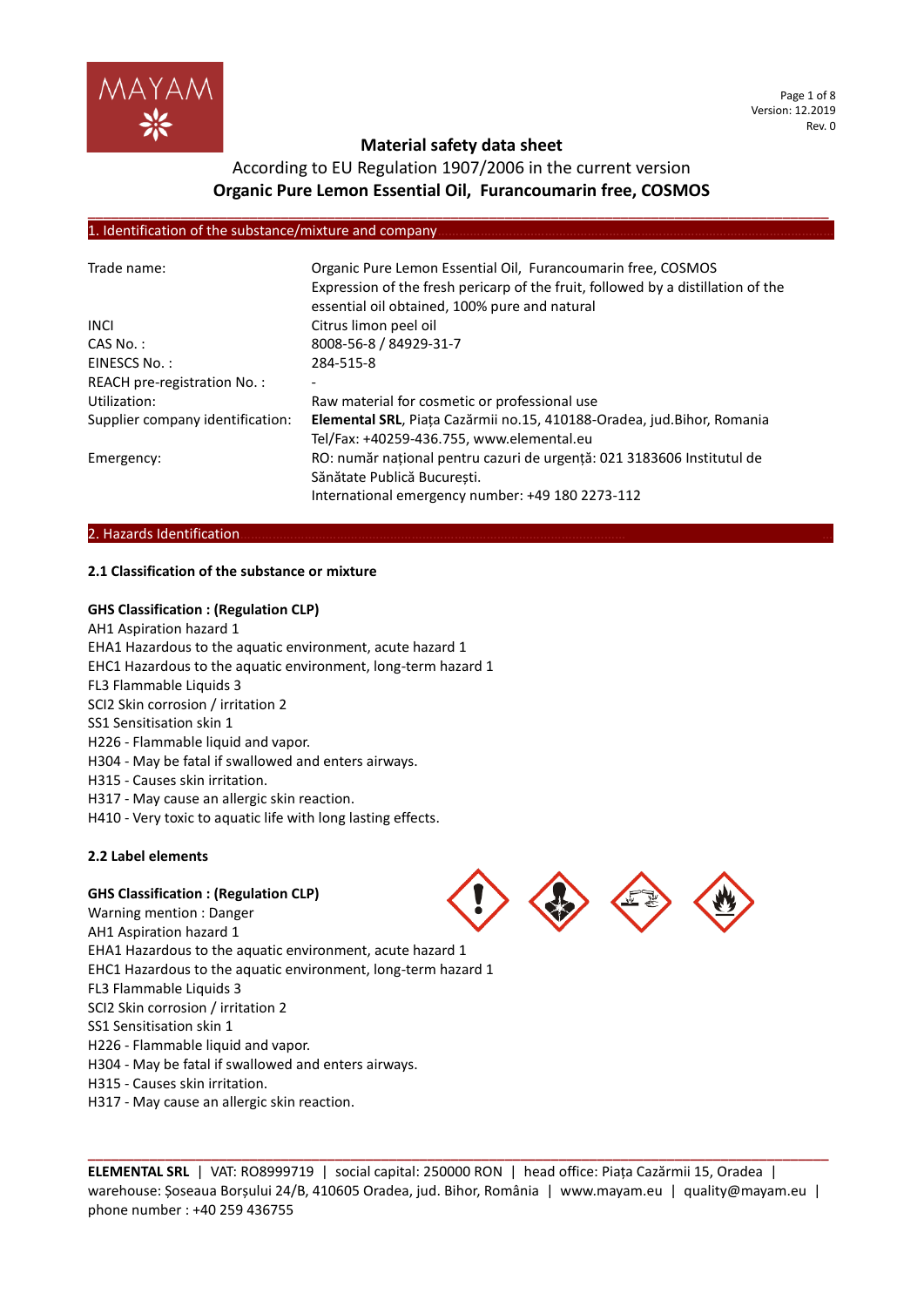

Page 2 of 8 Version: 12.2019 Rev. 0

# According to EU Regulation 1907/2006 in the current version **Organic Pure Lemon Essential Oil, Furancoumarin free, COSMOS**

**\_\_\_\_\_\_\_\_\_\_\_\_\_\_\_\_\_\_\_\_\_\_\_\_\_\_\_\_\_\_\_\_\_\_\_\_\_\_\_\_\_\_\_\_\_\_\_\_\_\_\_\_\_\_\_\_\_\_\_\_\_\_\_\_\_\_\_\_\_\_\_\_\_\_\_\_\_\_\_\_\_\_\_\_\_\_\_\_\_\_\_\_\_\_\_\_**

H410 - Very toxic to aquatic life with long lasting effects.

P210 - Keep away from heat, hot surfaces, sparks, open flames and other ignition sources. No smoking.

P273 - Avoid release to the environment.

P280 - Wear protective gloves/protective clothing/eye protection/face protection.

P301+P310 - IF SWALLOWED: Immediately call a POISON CENTER/doctor/…

P302+P352 - IF ON SKIN: Wash with plenty of water/…

P332+P313 - If skin irritation occurs: Get medical advice/attention.

P403+P235 - Store in a well-ventilated place. Keep cool.

P501 - Dispose of contents/container according to applicable legislation.

#### **2.2 Other hazards**

Contains: **d-Limonene, beta-Pinene, p-Mentha-1,4-diene, Citral, Myrcene, alpha-Pinene**

#### 3. Declaration of ingredients.

Product not concerned by the component list.

#### **3.1. Substances**

| <b>Material</b>    | C.A.S          | <b>EINECS</b> | <b>Risk Symbol</b>                                                       | %     |
|--------------------|----------------|---------------|--------------------------------------------------------------------------|-------|
| d-Limonene         | 5989-27-5      |               | AH1, EHA1, EHC1, FL3, SCI2, SS1B -<br>H226, H304, H315, H317, H400, H410 | 80.00 |
| beta-Pinene        | 127-91-3       |               | AH1, EHA1, EHC1, FL3, SCI2, SS1B -<br>H226, H304, H315, H317, H400, H410 | 18.00 |
| p-Mentha-1,4-diene | 99-85-4        |               | AH1, FL3 - H226, H304                                                    | 15.00 |
| Citral             | 5392-40-5      |               | EDI2, SCI2, SS1B - H315, H317, H319                                      | 4.00  |
| Myrcene            | $123 - 35 - 3$ |               | AH1, EDI2, FL3, SCI2 - H226, H304,<br>H315, H319                         | 4.00  |
| alpha-Pinene       | $80 - 56 - 8$  |               | AH1, EHA1, EHC1, FL3, SCI2, SS1B -<br>H226, H304, H315, H317, H400, H410 | 4.00  |
| p-Cymene           | $99 - 87 - 6$  |               | AH1, EHC2, FL3 - H226, H304, H411                                        | 3.00  |

### **3.2. Mixtures**

Not concerned

#### 4. First aid measures………………………………………………………………………………………… ………

### **4.1 Description of first aid measures**

**Contact with skin :** Wash immediately and abundantly with water and soap. Rinse then with clear water. **Contact with eyes :** Abundant rinsing with water (15 minutes open eyelids) then washing with an ocular lotion standard Dacryoserum. In case of disorder, consult an ophthalmologist. **In the event of swallowing :** Do not induce vomiting, maintain the patient at rest. Resort to the medical care.

**ELEMENTAL SRL** | VAT: RO8999719 | social capital: 250000 RON | head office: Piața Cazărmii 15, Oradea | warehouse: Șoseaua Borșului 24/B, 410605 Oradea, jud. Bihor, România | www.mayam.eu | quality@mayam.eu | phone number : +40 259 436755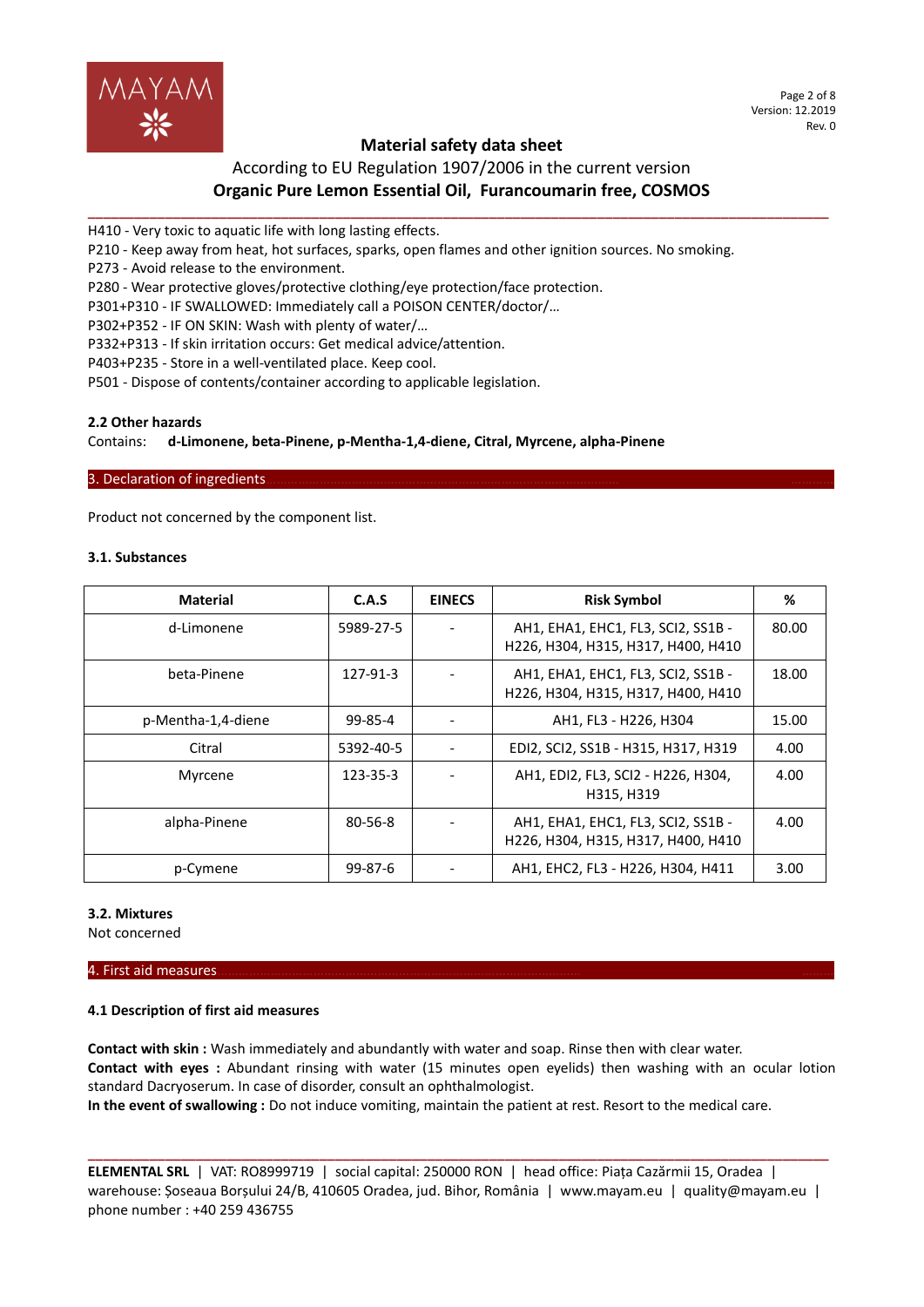

### According to EU Regulation 1907/2006 in the current version **Organic Pure Lemon Essential Oil, Furancoumarin free, COSMOS**

**\_\_\_\_\_\_\_\_\_\_\_\_\_\_\_\_\_\_\_\_\_\_\_\_\_\_\_\_\_\_\_\_\_\_\_\_\_\_\_\_\_\_\_\_\_\_\_\_\_\_\_\_\_\_\_\_\_\_\_\_\_\_\_\_\_\_\_\_\_\_\_\_\_\_\_\_\_\_\_\_\_\_\_\_\_\_\_\_\_\_\_\_\_\_\_\_**

**In the event of excessive inhalation :** Move the victim to fresh air. Get medical advice immediately. **Soiled clothing :** Withdraw soiled clothing and re-use them only after decontamination.

5. Fire fighting measures.

### **5.1. Extinguishing media**

Recommended : foam, dry powder, carbon dioxide  $(CO<sub>2</sub>)$ Inadvisable : avoid full water jet

**5.2. Special hazards arising from the substance or mixture**

**Flammability :** The product is not easily flammable. **Prevention:** Do not smoke. Do not use flame near.

### **5.3. Advice for firefighters**

Never use a direct stream of water.

6. Accidental release measures

#### **6.1. Personal precautions, protective equipment and emergency procedures**

Use appropriate personal protective equipment during clean-up.

#### **6.2. Environmental precautions**

Do not allow to enter sewers/ surface or ground water.

### **6.3. Methods and material for containment and cleaning up**

Absorb with liquid-binding material (sand, diatomite, acid binders, universal binders, sawdust).

### **6.4. Reference to other sections**

Not concerned

### 7. Handling and storage

### **7.1. Precautions for safe handling**

Close packing after use. Reproduce labeling if transferred in another container.

### **7.2. Conditions for safe storage, including any incompatibilities**

-Avoid any useless exposure. Keep away from food and drinks. -Preserve only in the container of origin in a clean and dry place. Keep the containers closed when not in use. -Do not leave it near heat source, direct rays of the sun.

### **7.3. Specific end use(s)**

Wash hands and any other area exposed with soap and water before eating, drinking, smoking and before leaving work.

8. Exposure controls / personal protection.

**ELEMENTAL SRL** | VAT: RO8999719 | social capital: 250000 RON | head office: Piața Cazărmii 15, Oradea | warehouse: Șoseaua Borșului 24/B, 410605 Oradea, jud. Bihor, România | www.mayam.eu | quality@mayam.eu | phone number : +40 259 436755

**\_\_\_\_\_\_\_\_\_\_\_\_\_\_\_\_\_\_\_\_\_\_\_\_\_\_\_\_\_\_\_\_\_\_\_\_\_\_\_\_\_\_\_\_\_\_\_\_\_\_\_\_\_\_\_\_\_\_\_\_\_\_\_\_\_\_\_\_\_\_\_\_\_\_\_\_\_\_\_\_\_\_\_\_\_\_\_\_\_\_\_\_\_\_\_\_**

Page 3 of 8 Version: 12.2019 Rev. 0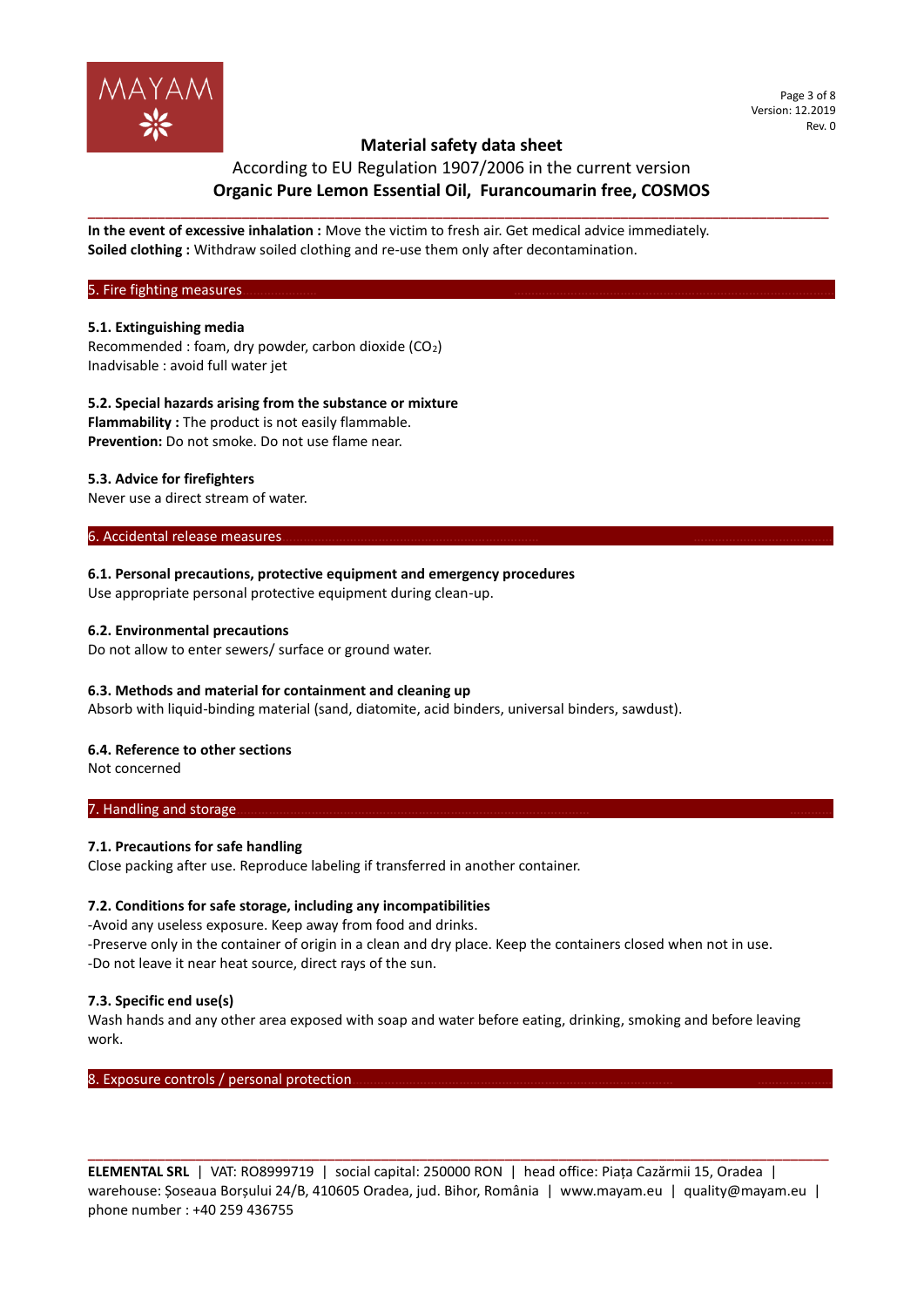

Page 4 of 8 Version: 12.2019 Rev. 0

## **Material safety data sheet**

According to EU Regulation 1907/2006 in the current version **Organic Pure Lemon Essential Oil, Furancoumarin free, COSMOS**

**\_\_\_\_\_\_\_\_\_\_\_\_\_\_\_\_\_\_\_\_\_\_\_\_\_\_\_\_\_\_\_\_\_\_\_\_\_\_\_\_\_\_\_\_\_\_\_\_\_\_\_\_\_\_\_\_\_\_\_\_\_\_\_\_\_\_\_\_\_\_\_\_\_\_\_\_\_\_\_\_\_\_\_\_\_\_\_\_\_\_\_\_\_\_\_\_**

### **8.1. Control parameters**

Not concerned

### **8.2. Exposure controls**

**General protective and hygienic measures:** Avoid skin and eyes contact. Keep away from foodstuffs, beverages and feed. Wash hands before breaks and at the end of work.

### **Personal Protection :**

- Hand protection: Wear gloves.

- Eye protection: Wear glasses.
- Respiratory protection : Wear a mask.

-Ingestion : Do not use, drink and smoke during use.

### 9. Physical and chemical properties

### **9.1. Information on basic physical and chemical properties**

Aspect : Clear Liquid Color : [Clear yellow ; Greenish] Odor : Fresh

### **9.2. Other information**

Angular rotation at 20°C (°) : [+55 ; +75] Relative density at 20°C : [0.835 ; 0.860] Refractive index at 20°C : [1.460 ; 1.490] Flash point (°C) : [+45 ; +59]

### 10. Stability and reactivity.

**10.1. Reactivity** Not concerned

## **10.2. Chemical stability**

Not concerned

#### **10.3. Possibility of hazardous reactions** Not concerned

**10.4. Conditions to avoid** Not concerned

#### **10.5. Incompatible materials** Not concerned

### **10.6. Hazardous decomposition products**

**Thermal decomposition / conditions to be avoided:** Avoid contact with any flame or spark, overheating. Avoid direct rays of the sun. No decomposition if used according to specifications. **Dangerous decomposition products:** No dangerous decomposition products known.

**ELEMENTAL SRL** | VAT: RO8999719 | social capital: 250000 RON | head office: Piața Cazărmii 15, Oradea | warehouse: Șoseaua Borșului 24/B, 410605 Oradea, jud. Bihor, România | www.mayam.eu | quality@mayam.eu | phone number : +40 259 436755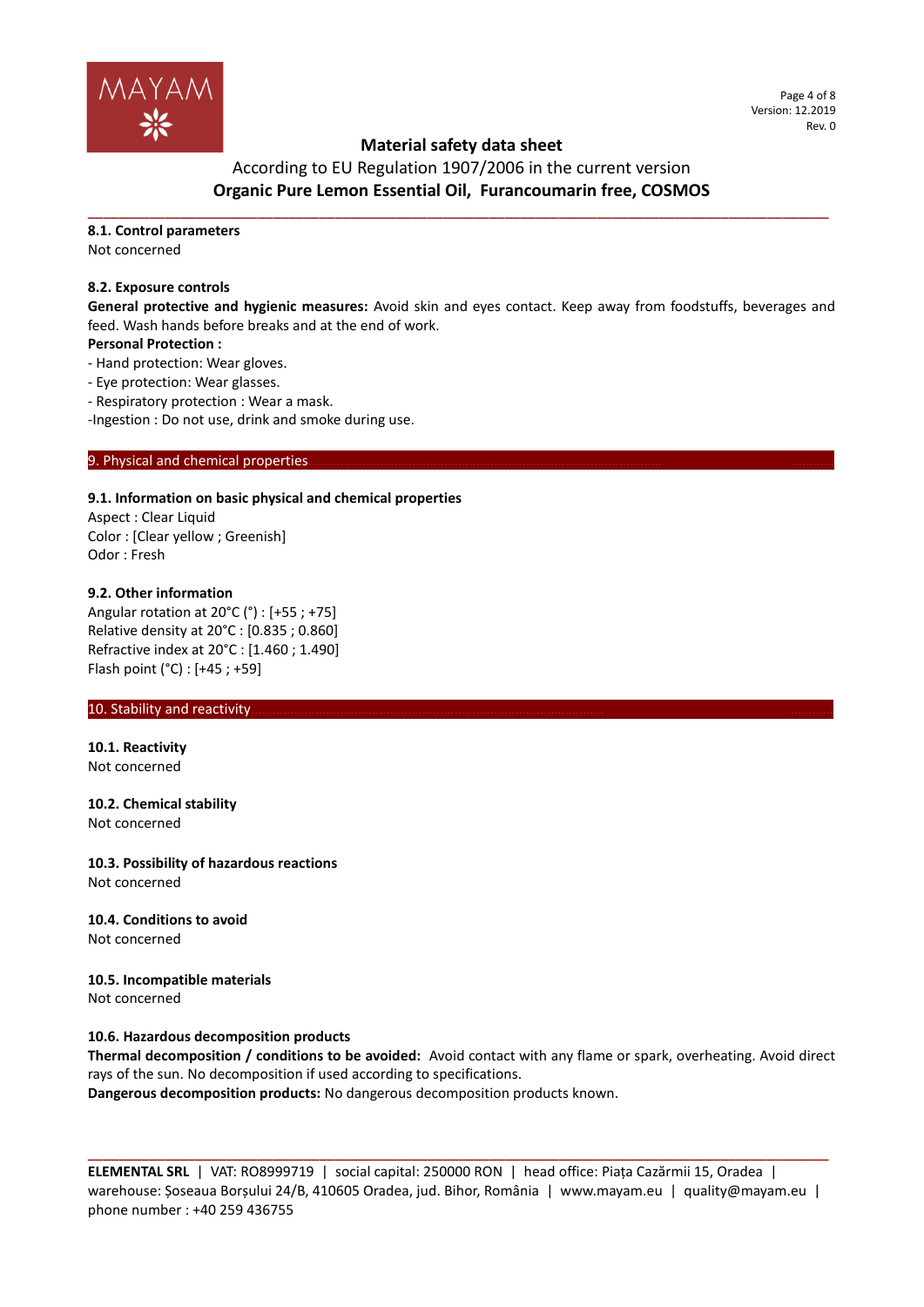

Page 5 of 8 Version: 12.2019 Rev. 0

# According to EU Regulation 1907/2006 in the current version **Organic Pure Lemon Essential Oil, Furancoumarin free, COSMOS**

**\_\_\_\_\_\_\_\_\_\_\_\_\_\_\_\_\_\_\_\_\_\_\_\_\_\_\_\_\_\_\_\_\_\_\_\_\_\_\_\_\_\_\_\_\_\_\_\_\_\_\_\_\_\_\_\_\_\_\_\_\_\_\_\_\_\_\_\_\_\_\_\_\_\_\_\_\_\_\_\_\_\_\_\_\_\_\_\_\_\_\_\_\_\_\_\_**

#### 11. Toxicological information

**11.1. Information on toxicological Toxicological Information Acute:** • **Oral** Not determined • **Inhalation** Not determined • **Skin** Not classified

#### 12. Ecological information

### **12.1. Toxicity**

Do not leave the product, even diluted or in great quantity, penetrate the ground water, water or the drains.

### **12.2. Persistence and degradability**

NOT CONCERNED

# **12.3. Bioaccumulative potential**

NOT CONCERNED

#### **12.4. Mobility in soil** NOT CONCERNED

### **12.5. Results of PBT and vPvB assessment** NOT CONCERNED

# **12.6. Other adverse effects**

NOT CONCERNED

### 13. Disposal considerations

### **13.1. Waste treatment methods**

Product : Recommendation : Does not have to be disposed of with waste. Do not let penetrate the sewers. **Unclean packaging :** Recommendation : Evacuation in accordance with regulations.

# 14. Transport information. ADR / RID IMDG IATA

**ELEMENTAL SRL** | VAT: RO8999719 | social capital: 250000 RON | head office: Piața Cazărmii 15, Oradea | warehouse: Șoseaua Borșului 24/B, 410605 Oradea, jud. Bihor, România | www.mayam.eu | quality@mayam.eu | phone number : +40 259 436755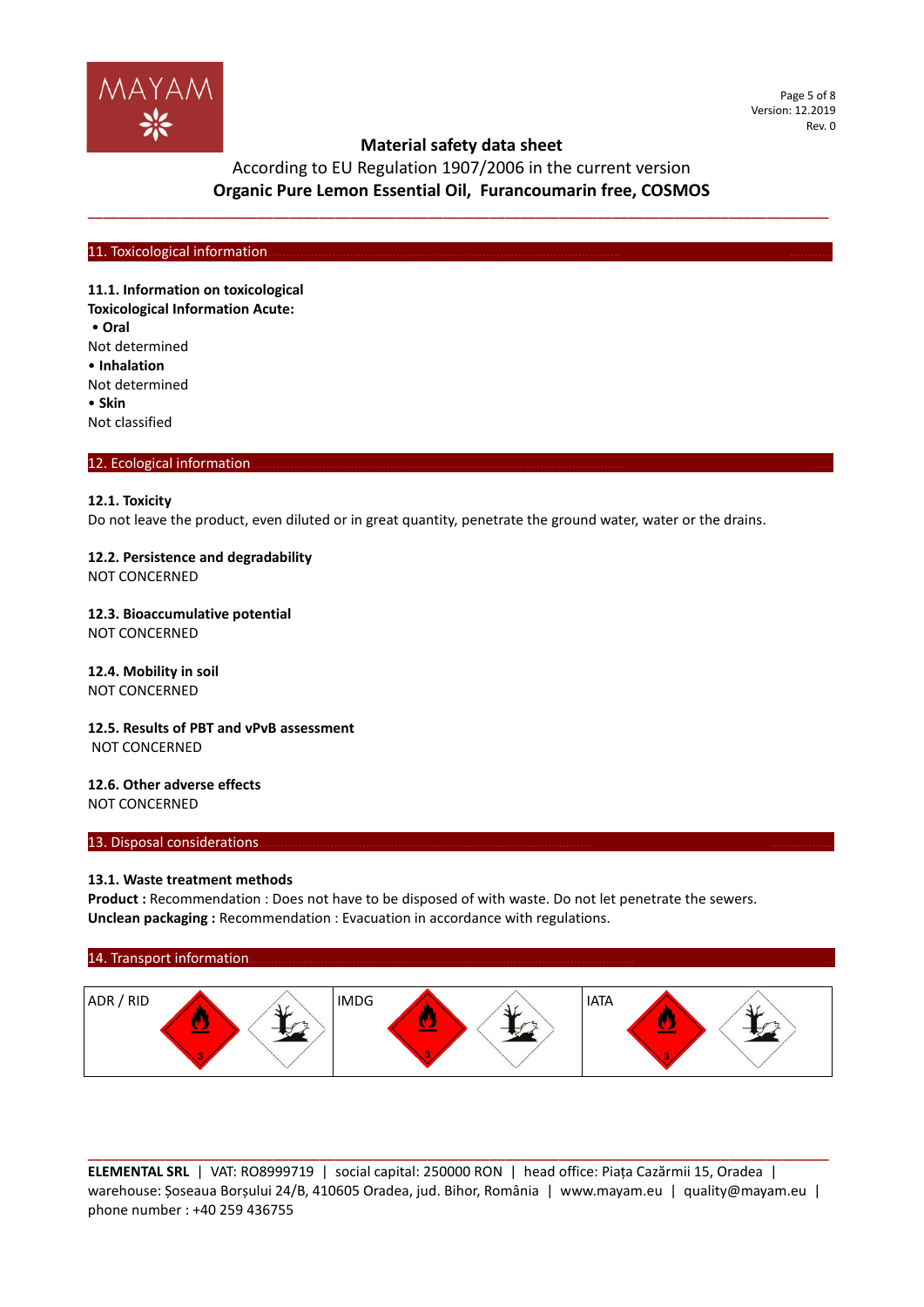

Page 6 of 8 Version: 12.2019 Rev. 0

# According to EU Regulation 1907/2006 in the current version **Organic Pure Lemon Essential Oil, Furancoumarin free, COSMOS**

**\_\_\_\_\_\_\_\_\_\_\_\_\_\_\_\_\_\_\_\_\_\_\_\_\_\_\_\_\_\_\_\_\_\_\_\_\_\_\_\_\_\_\_\_\_\_\_\_\_\_\_\_\_\_\_\_\_\_\_\_\_\_\_\_\_\_\_\_\_\_\_\_\_\_\_\_\_\_\_\_\_\_\_\_\_\_\_\_\_\_\_\_\_\_\_\_**

**14.1. UN number** ADR : 1169 ( Tunnel code(D/E) ) IMDG:1169 IATA :1169

### **14.2. UN proper shipping name**

ADR : EXTRACTS, AROMATIC, LIQUID IMDG: EXTRACTS, AROMATIC, LIQUID IATA :EXTRACTS, AROMATIC, LIQUID

**14.3. Transport hazard class(es)** ADR : 3 IMDG:3 IATA :3

**14.4. Packing group** ADR : III IMDG:III IATA :III

**14.5. Environmental hazards** Marine pollutant(s) : **d-Limonene**

#### **14.6. Special precautions for user** Not concerned

**14.7. Transport in bulk according to Annex II of MARPOL73/78 and the IBC Code** Not concerned

### 15. Regulatory information.

**15.1. Safety, health and environmental regulations/legislation specific for the substance or mixture** Not concerned

#### **15.2. Chemical safety assessment**

Not concerned

### 16. Additional information

### **16.1. Full H sentences text in point 3 :**

H226 Flammable liquid and vapor.

H304 May be fatal if swallowed and enters airways.

H315 Causes skin irritation.

H317 May cause an allergic skin reaction.

H319 Causes serious eye irritation.

H400 Very toxic to aquatic life.

**ELEMENTAL SRL** | VAT: RO8999719 | social capital: 250000 RON | head office: Piața Cazărmii 15, Oradea | warehouse: Șoseaua Borșului 24/B, 410605 Oradea, jud. Bihor, România | www.mayam.eu | quality@mayam.eu | phone number : +40 259 436755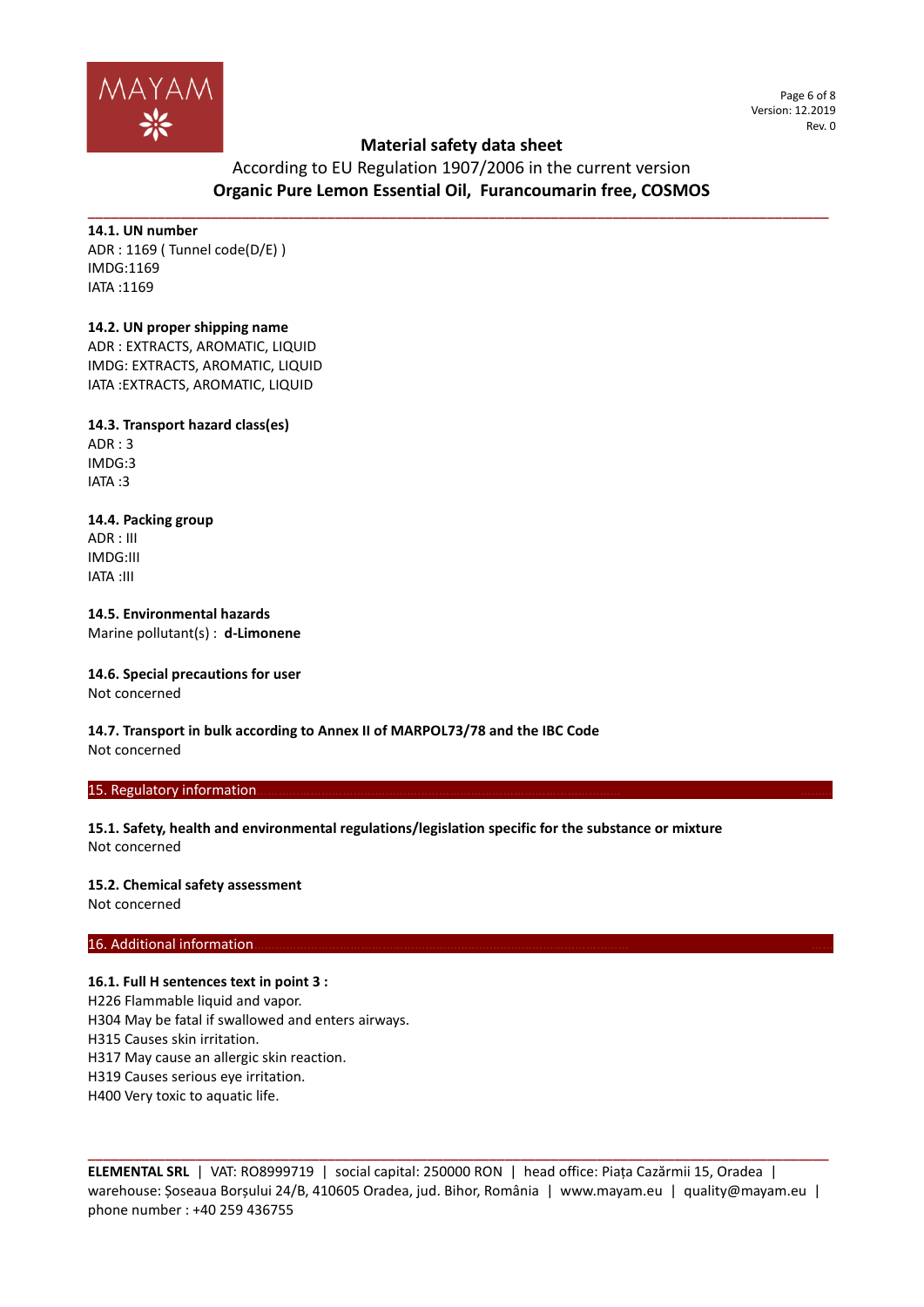

According to EU Regulation 1907/2006 in the current version **Organic Pure Lemon Essential Oil, Furancoumarin free, COSMOS**

**\_\_\_\_\_\_\_\_\_\_\_\_\_\_\_\_\_\_\_\_\_\_\_\_\_\_\_\_\_\_\_\_\_\_\_\_\_\_\_\_\_\_\_\_\_\_\_\_\_\_\_\_\_\_\_\_\_\_\_\_\_\_\_\_\_\_\_\_\_\_\_\_\_\_\_\_\_\_\_\_\_\_\_\_\_\_\_\_\_\_\_\_\_\_\_\_**

H410 Very toxic to aquatic life with long lasting effects. H411 Toxic to aquatic life with long lasting effects.

Material security data sheet according to 2001/58/CEE.

### **16.2. Abbreviations:**

ADR: European Agreement concerning the International Carriage of Dangerous Goods by Road.

CAS: Chemical Abstracts Service (division of the American Chemical Society).

CLP: Classification, Labeling, Packaging.

DNEL: Derived No Effect Level.

EINECS: European Inventory of Existing Commercial Chemical Substances.

GHS: Globally Harmonized System of Classification and Labeling of Chemicals.

IATA: International Air Transport Association.

IATA-DGR: Dangerous Goods Regulation by the "International Air Transport Association" (IATA).

ICAO: International Civil Aviation Organization.

ICAO-TI: Technical Instructions by the "International Civil Aviation Organization" (ICAO).

IMDG: International Maritime Code for Dangerous Goods.

INCI: International Nomenclature of Cosmetic Ingredients.

LTE: Long-term exposure.

PNEC: Predicted No Effect Concentration.

RID: Regulation Concerning the International Transport of Dangerous Goods by Rail.

STE: Short-term exposure.

STEL: Short Term Exposure limit.

STOT: Specific Target Organ Toxicity.

### **DECLARATION OF ALLERGENS**

7th Amendment to Directive 76/768/EC, annex III, part I (2003/15/EC)

| <b>Compounds</b>                                                      | C.A.S      | % Natural                | % Synthetic | % Total                  |
|-----------------------------------------------------------------------|------------|--------------------------|-------------|--------------------------|
| 3 and 4-(4-Hydroxy-4-methylpentyl)-3-<br>cyclohexene-1-carboxaldehyde | 31906-04-4 |                          |             |                          |
| alpha-Amylcinnamyl alcohol                                            | 101-85-9   |                          |             |                          |
| alpha-Amylcinnamaldehyde                                              | 122-40-7   | $\overline{\phantom{a}}$ |             |                          |
| alpha-Hexylcinnamaldehyde                                             | 101-86-0   |                          |             |                          |
| alpha-iso-Methylionone                                                | 127-51-5   |                          |             |                          |
| Anisyl alcohol                                                        | 105-13-5   | $\overline{\phantom{0}}$ |             |                          |
| Benzyl alcohol                                                        | 100-51-6   |                          |             |                          |
| Benzyl benzoate                                                       | 120-51-4   |                          |             |                          |
| Benzyl cinnamate                                                      | 103-41-3   |                          |             |                          |
| Benzyl salicylate                                                     | 118-58-1   |                          |             | $\overline{\phantom{a}}$ |

**\_\_\_\_\_\_\_\_\_\_\_\_\_\_\_\_\_\_\_\_\_\_\_\_\_\_\_\_\_\_\_\_\_\_\_\_\_\_\_\_\_\_\_\_\_\_\_\_\_\_\_\_\_\_\_\_\_\_\_\_\_\_\_\_\_\_\_\_\_\_\_\_\_\_\_\_\_\_\_\_\_\_\_\_\_\_\_\_\_\_\_\_\_\_\_\_ ELEMENTAL SRL** | VAT: RO8999719 | social capital: 250000 RON | head office: Piața Cazărmii 15, Oradea | warehouse: Șoseaua Borșului 24/B, 410605 Oradea, jud. Bihor, România | www.mayam.eu | quality@mayam.eu | phone number : +40 259 436755